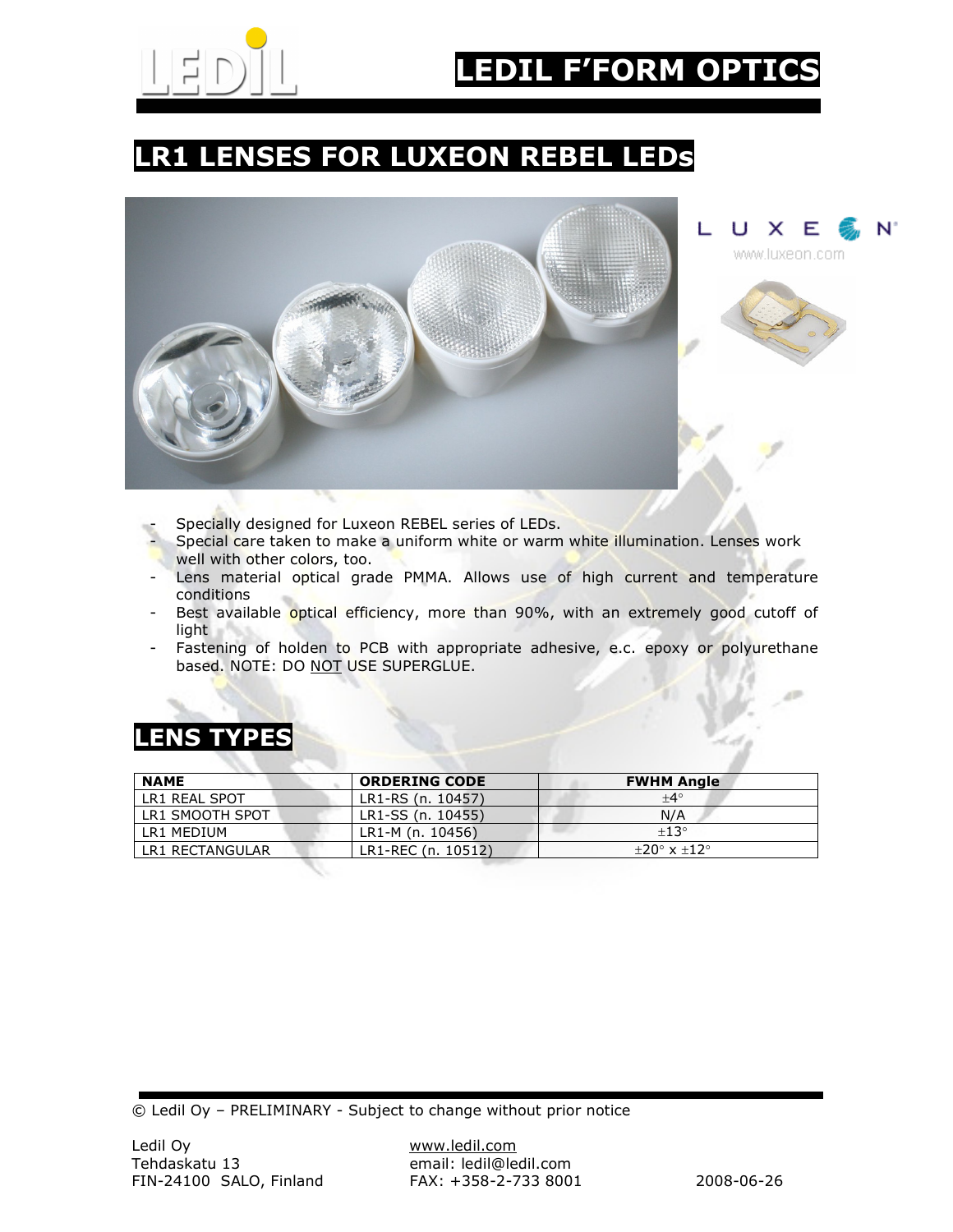

# MEASUREMENT DATA



#### Relative Intensity of LR1-RS

© Ledil Oy – PRELIMINARY - Subject to change without prior notice

email: ledil@ledil.com<br>FAX: +358-2-733 8001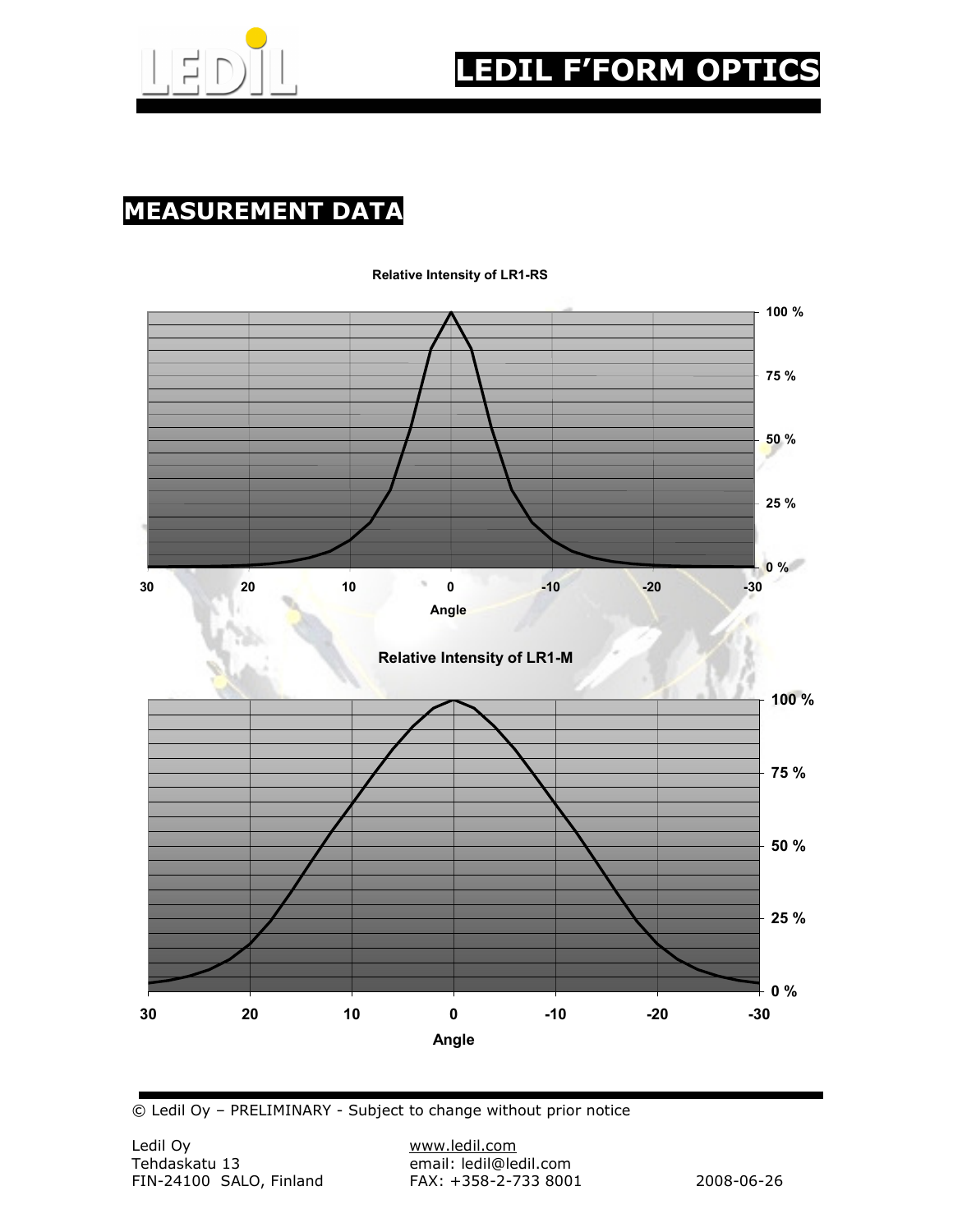

# **EDIL F'FORM OPTIC**

#### Relative Intensity of LR1-REC (horizontal)



### EULUMDAT & IES FILES AVAILABLE BY REQUEST

© Ledil Oy – PRELIMINARY - Subject to change without prior notice

email: ledil@ledil.com<br>FAX: +358-2-733 8001